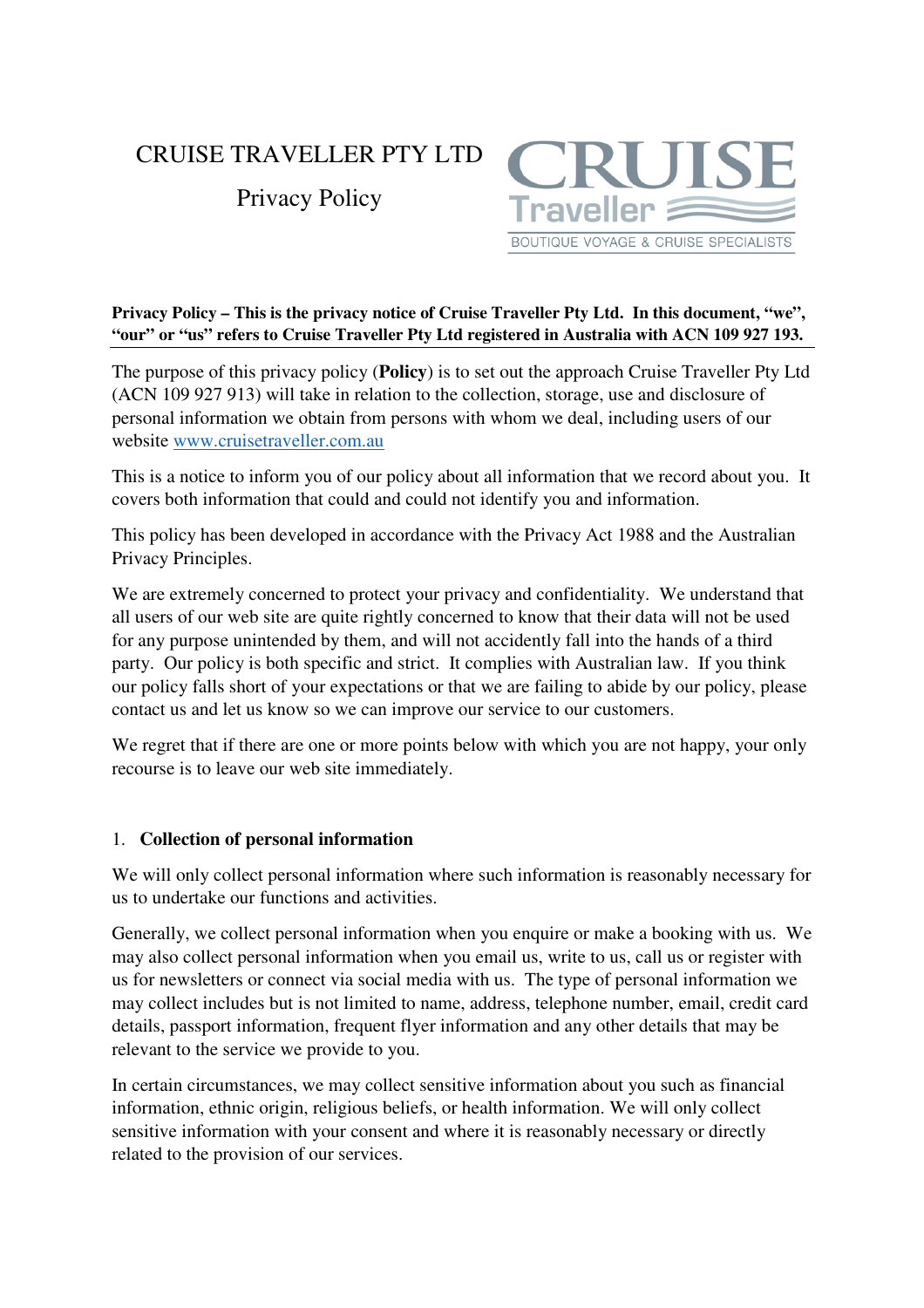In certain circumstances, we may receive personal information about third parties from individuals, when making a booking with us. An example of this would be where a booking is made on behalf of other individuals (such as for family members) and personal information is required. It will be deemed that where this occurs, we rely on the authority of the person making the travel booking to act on behalf of any other traveller on the booking and that in providing this information to us, all individuals are consenting to their personal information being collected and used in accordance with this Privacy Policy.

### **Note on using our internet sites concerning 'Cookies'**

We use "Cookies". A "cookie" is a packet of information that allows the server (the computer that houses our website) to identify and interact more effectively with your computer. Our website may also store cookies on your web browser in order to improve service for you on your subsequent visits to the website.

The use of cookies is an industry standard and most major websites use them. Most internet browsers are pre-set to accept cookies. If you prefer not to receive cookies, you can adjust your internet browser to disable cookies or to warn you when cookies are being used.

Our website also records other information which is used to improve the structure and performance of the site and to provide users with an improved service. Information collected for this purpose may include, overall usage statistics and information downloaded. However, we do not correlate this information with data about individual users.

1A Like all other users of cookies, we may request the return of information from your computer when your browser requests a web page from our server. Cookies enable our web server to identify you to us, and to track your actions and the pages you visit while you use our website. The cookies we use may last for a single visit to our site (they are deleted from your computer when you close your browser), or may remain on your computer until you delete them or until a defined period of time has passed.

Although your browser software enables you to disable cookies, we recommend that you allow the use of cookies in order to take advantage of the features of our website that rely on their use. If you prevent their use, you will not be able to use all the functionality of our website. Here are the ways we use cookies:

- 1A.1 to record whether you have accepted the use of cookies on our web site. This is solely to comply with the law. If you have chosen not to accept cookies, we will not use cookies for your visit, but unfortunately our site will not work well for you;
- 1A.2 to allow essential parts of our web site to operate for you;
- 1A.3 to operate our content management system;
- 1A.4 to operate the online notification form the form that you use to contact us for any reason. This cookie is set on your arrival at our web site and deleted when you close your browser;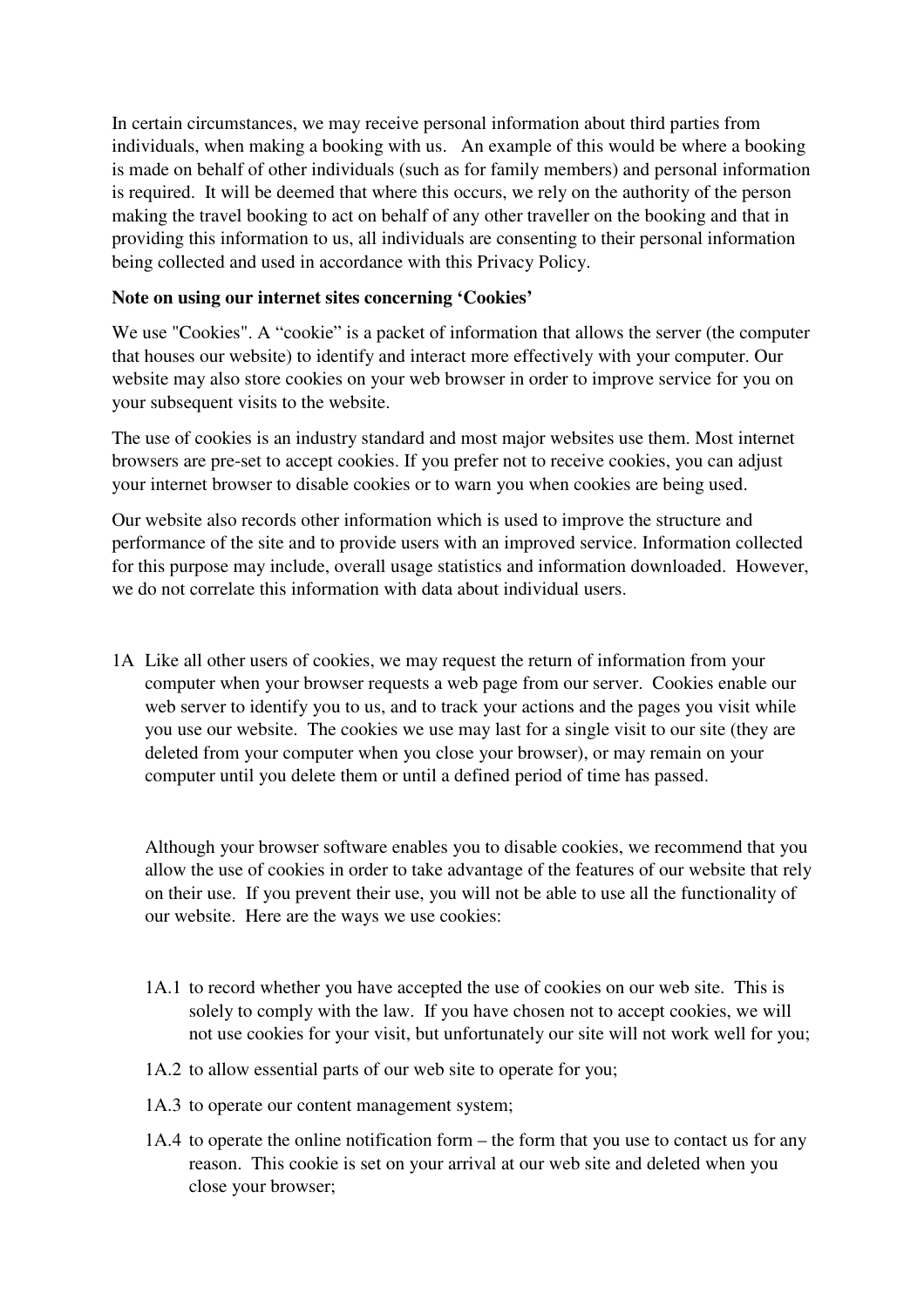- 1A.5 to enhance security on our contact form. It is set for use only through the contact form. This cookie is deleted when you close your browser;
- 1A.6 to collect information about how visitors use our site. We use the information to improve your experience of our site and enable us to increase sales. This cookie collects information in an anonymous form, including the number of visitors to the site, where visitors have come to the site from and the pages they visited;
- 1A.7 to record that a user has viewed a webcast. It collects information in an anonymous form. This cookie expires when you close your browser;
- 1A.8 to store your personal information so that you do not have to provide it afresh when you visit the site next time. This cookie expires when you close your browser;
- 1A.9 to enable you to watch videos we have placed on YouTube. We do not control the content or privacy policies of third party websites you may navigate to. You should check the privacy policy and terms of use of those websites. We cannot be responsible for how third parties deal with any information you provide to them and care should be taken with what information is provided to third party web sites.

If you disable the use of cookies on your web browser or remove or reject specific cookies from our website or linked websites then you may not be able to gain access to all of the content and facilities on our website.

#### **2. We may use your information in the following ways:**

- **To provide our services to you.** We act as an agent to provide you travel arrangements or to provide goods and services to you. The personal information we collect is used to consider your request and complete it. We use your personal information when you have emailed, phoned, faxed or written to us, to provide you with a response to that enquiry or request. We may respond to you by email, phone, fax or mail when we interact with you for these purposes.
- **To send you payment and invoicing information.** We use your personal information for the purposes of finalising your payment/s to us and to allow us to send invoice/receipt. We may contact you by email, phone, fax or mail when we interact with you for these purposes.
- **For Marketing to you**. We may use your information to contact you regarding special offers or services that may be of interest to you. If you wish to opt-out of receiving marketing communications from us you may do so by contacting us on the contact details in clause 8 or for emails, by using the unsubscribe facility.
- • **For verifying your identity for security purposes.** Information which does not identify any individual may be used in a general way by us or third parties, to provide class information, for example relating to demographics or usage of a particular page or service.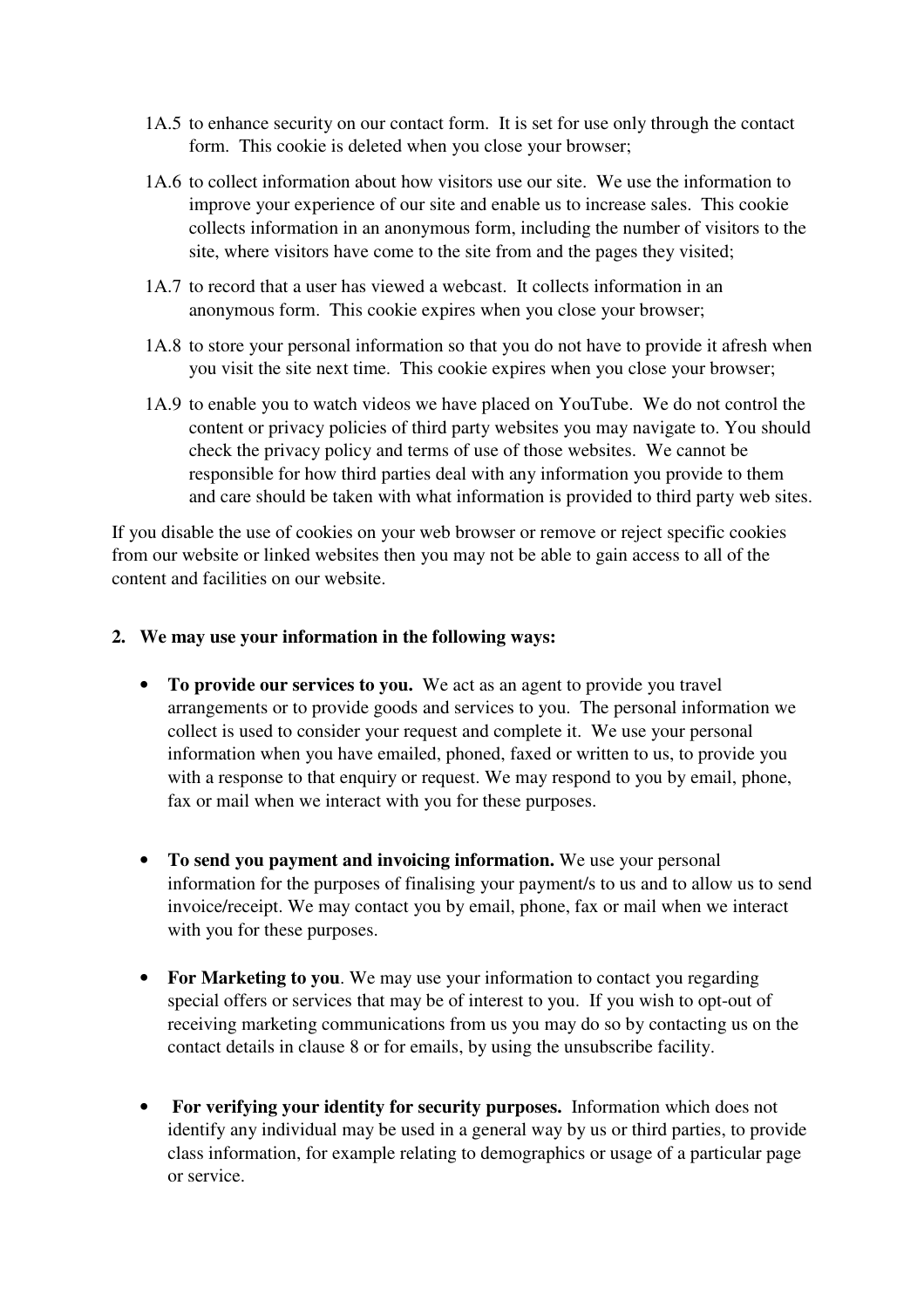# **3. Disclosure of your Personal Information**

You agree that we may disclose your personal information to related or unrelated third parties in the following manner:

- **To third party suppliers of product or services you have requested.** Also, when we obtain information from you specifically to enable you to buy a service offered on our web site by some other person, we assume that in giving us your information, you are also giving us permission to pass it on to the relevant person. For the purpose of providing our services to you, your personal information will be supplied to complete your travel arrangements and will be disclosed to suppliers such as cruise lines, airlines, tour operators, car hire operators, hotels and insurance providers. These third parties may be located overseas.
- **Where required by law, court or tribunal**. Where we are required by a law, court or tribunal to provide your personal information, we will provide your personal information in accordance with the requirements or conditions stipulated by the law, court or tribunal.
- **With your consent.** Where we have your consent, we may disclose your personal information. If your consent is conditional, we will take reasonable steps to ensure such conditions are complied with.
- Our websites contain links to other third-party websites. We do not control the content or privacy policies of third party websites you may navigate to. You should check the privacy policy and terms of use of those websites. We cannot be responsible for how third parties deal with any information you provide to them and care should be taken with what information is provided to third party web sites.
- We do not sell, rent or share our membership/participant lists on a commercial basis to third parties.

# **4. Information Quality**

We will review, on a regular and ongoing basis, our collection and storage practices to make improvements to accuracy and security of your personal information.

## **5. Access to and alteration of records containing Personal Information.**

You may access your personal information that we may be holding in accordance with the Privacy Act 1988.

We will correct our records that contain your personal information as soon as practically possible, at your request in accordance with the Privacy Act 1988.

We do not charge a fee for processing a request to access your personal information or amend your personal information.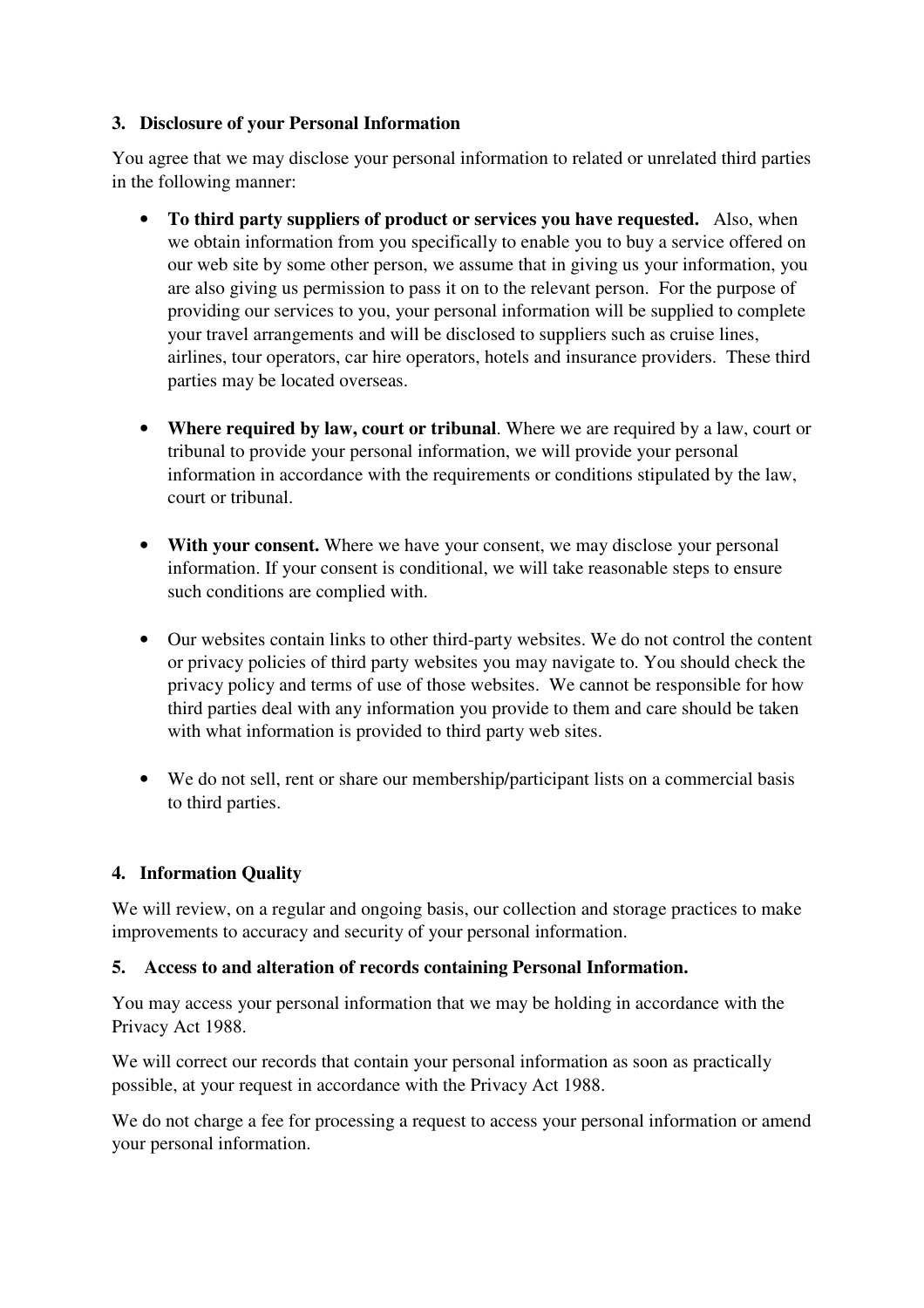If you would like access to your personal information or like to have your personal information corrected, you can do so by contacting us. Further information on contacting us is located in clause 8 of this Policy.

# **6. Transferring personal information overseas**

We will disclose your personal information to third party suppliers you have requested who may be located overseas. The disclosure of such information is necessary to complete any bookings or make reservations. We have no control over what any third-party suppliers may do with your information. If you provide information to us with a view to it being read, copied, downloaded, or used by other people, we accept no responsibility for what that third party may do with it. It is up to you to satisfy yourself about the privacy level of every person who might see your information. If it is available to all the World, neither we nor you have no control whatever as to how it is used.

## **7. Agreement**

By using our website, you signify your assent to this Policy.

From time to time we may change our privacy practices. Where changes have been made to this policy we will publish those changes on our website. We reserve the right, at our discretion, to change, modify, add or remove portions of this Policy at any time.

Please check this statement periodically for changes. Your continued use of our websites and services following the posting of changes to this Policy will mean you accept those changes.

# **8. Contact us if you have any questions, complaints or require a copy of information we hold about you.**

When we receive a complaint, we record all the information you have given to us. We use that information to resolve your complaint. If your complaint reasonably requires us to contact some other person, we may decide to give to that other person some of the information contained in your complaint. We do this as infrequently as possible, but it is a matter for our sole discretion as to whether we do give information, and if we do, what that information is.

If you have any questions or would like to lodge a complaint about this Policy or an alleged breach of the Australian Privacy Principles, or you would like to request copies of the information we hold about you, please either call us, email or write to us. Our contact information is listed below.

| <b>Phone</b>     | 07 5575 8094                                |
|------------------|---------------------------------------------|
| <b>Facsimile</b> | 07 5572 6110                                |
| $Email*$         | sales@cruisetraveller.com.au                |
| Address          | 3/3 Atlantic Avenue, Mermaid Beach QLD 4218 |